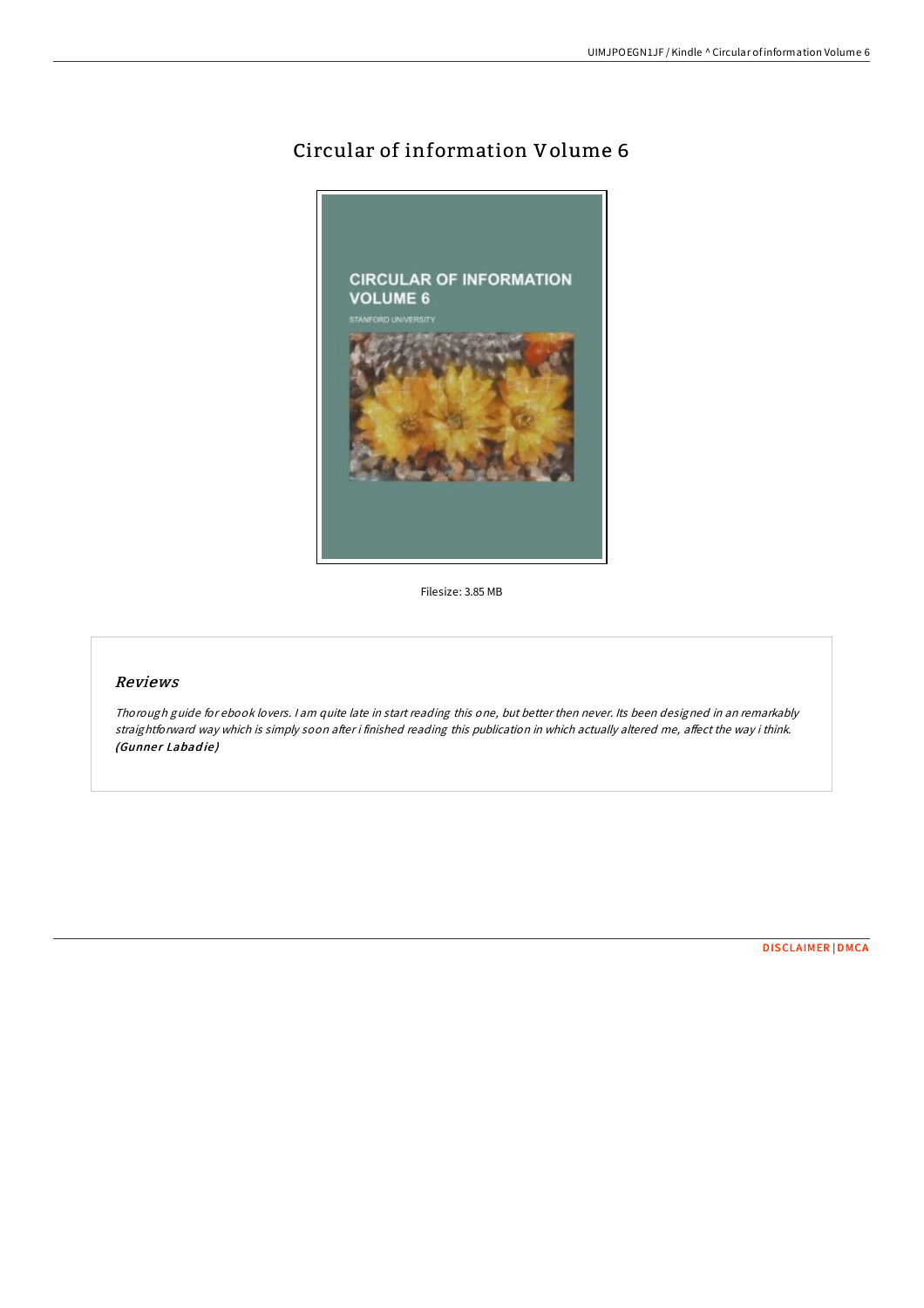## CIRCULAR OF INFORMATION VOLUME 6



To get Circular of information Volume 6 eBook, make sure you refer to the button below and download the document or have access to other information which might be relevant to CIRCULAR OF INFORMATION VOLUME 6 book.

RareBooksClub. Paperback. Book Condition: New. This item is printed on demand. Paperback. 18 pages. Dimensions: 9.7in. x 7.4in. x 0.0in.This historic book may have numerous typos and missing text. Purchasers can download a free scanned copy of the original book (without typos) from the publisher. Not indexed. Not illustrated. 1891 edition. Excerpt: . . . and English into Latin; lectures on the Miles Gloriosus of Plautus. Two hours a week, through the year. Professor Pease. 3. Lectures on the development of Latin Comedy. One hour a week, first semester. Professor Pease. 4. Study of inscriptions and fragments of early Latin. One hour a week, second semester. Professor Pease. 5. Journal Club. Bi-weekly. UNDERGRADUATE COURSES. 1. a. Cicero, de Senectute and de Amicitia; Livy, books XXI and XXII. Three hours a week. b. Translation at sight and Latin composition. Two hours a week, through the year. Mr. Newcomer. Course I b not given the first semester. 2. Horace, selections from the Satires, Epistles, and Odes; Tacitus, Germania, Agricola, and selections from the Annals. Three hours a week, through the year. Mr. Grau. 3. Terence, Adelphoe; Plautus, Menaechmi; Cicero, Select Letters; Pliny, Select Letters. Three hours a week, through the year. Professor Pease. 4. Lyric Poetry. Selections from Catullus, Tibullus, and Propertius; Silver Prose, Selections from Velleius, Petronius, Quintilian, and Gellius. Two hours a week, through the year. Course 4 will not be given in 1891-92. GERMAN. 1 Brandts German Grammar and Reader; Harris German Composition; translation of easy prose and poetry. Five hours a week, through the year. Assistant Professor GrifFin, and Mr. Grau. 2. Die Piccolomini; Lessings Prosa; Hermann and Dorothea; advanced grammar and composition; writing from dictation; translation at sight and at hearing. Three hours a week, through the year. Assistant Professor Griffin. 3. a. Heines prose and verse;...

 $\blacksquare$ **Read [Circular](http://almighty24.tech/circular-of-information-volume-6.html) of information Volume 6 Online**  $\begin{tabular}{|c|c|} \hline \quad \quad & \quad \quad & \quad \quad \\ \hline \end{tabular}$ Do wnload PDF [Circular](http://almighty24.tech/circular-of-information-volume-6.html) of information Volume 6